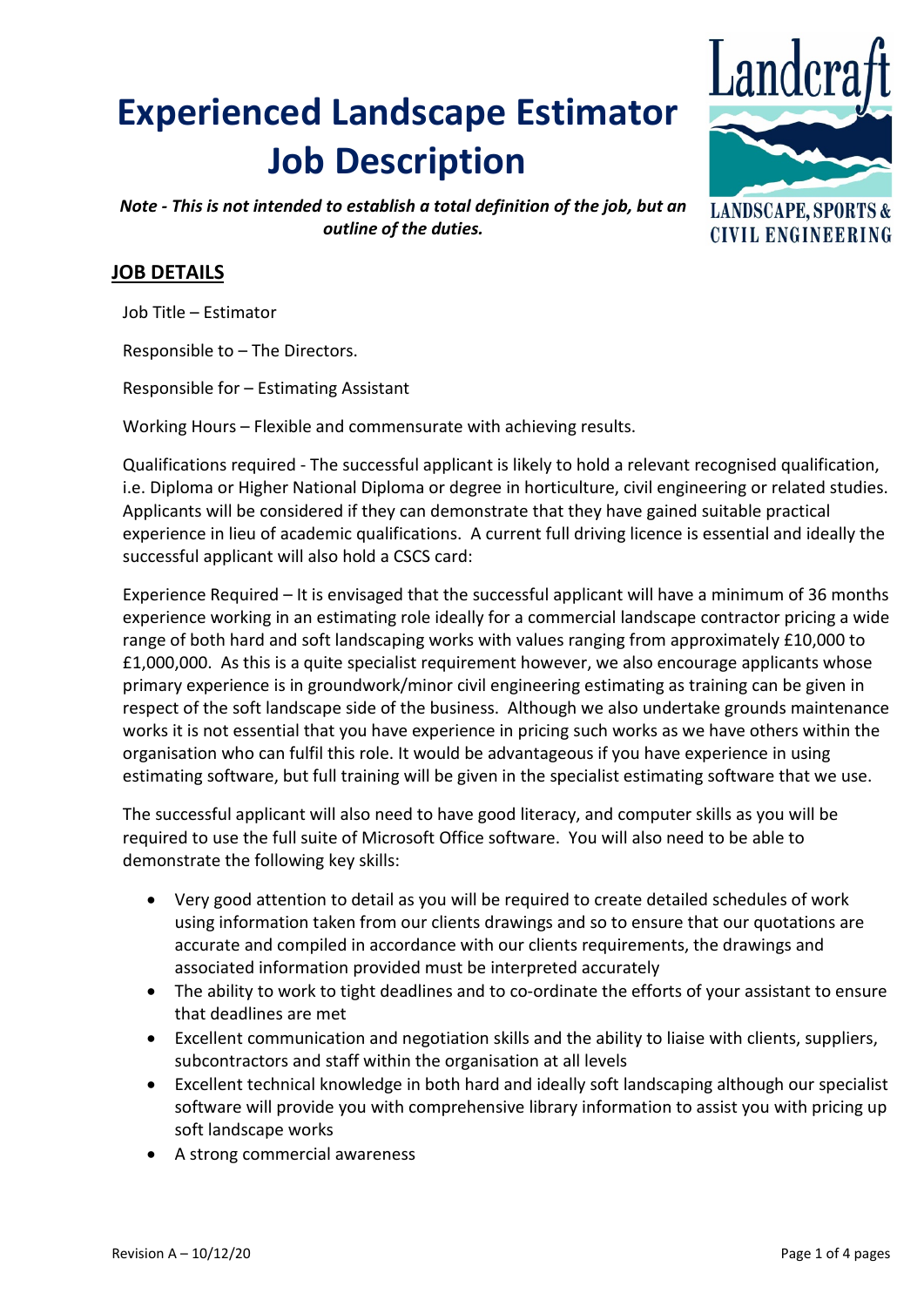### **JOB SUMMARY**

We are an award winning privately owned regional landscape business specialising in all aspects of commercial landscaping. We pride ourselves on the quality of the services that we provide. We have been a full member of BALI since 1996 and we hold ISO:9001:2008 and 14001:2004 accreditations.

Our contracts are typically on large public, commercial, industrial and housing sites geographically spread throughout South Wales and South West England. We do not generally undertake any domestic garden contracts for private individuals. Our landscape construction contracts are typically associated with new commercial buildings, schools, hospitals, housing and associated infrastructure and roads etc., or they involve carrying out environmental improvements to established town centres, residential or industrial areas. In addition to maintaining schemes that we have put in place our grounds maintenance teams are responsible for maintaining a large number of established commercial, retail and residential properties that range from small sheltered housing complexes for elderly persons through to housing estates exceeding 400 units. Our sports projects are often associated with schools or public parks.

The overall nature of the works that the company undertakes can be summarised as follows:

- Hard Landscape Works Involving undertaking minor demolition works, constructing stone or brick walls, retaining structures, laying kerbs, timber edgings, paviors, setts, slabs, stone paths, macadam and resin bound/bonded surfacings etc., the erection of street furniture and play equipment, fencing etc.
- Soft Landscape Works Involving the cultivation and preparation of ground for turfing, seeding or planting; taking delivery, storage and planting of trees, shrubs and ground cover plants; mulching planted areas with bark, mushroom compost peat or similar materials; undertaking turfing and seeding works.
- Sports Works Involving the construction of traditional grass playing fields as well as floodlit porous tarmac all weather multi-sport facilities and tennis courts.
- Grounds Maintenance Works Involving grass cutting, strimming, litter picking and sweeping up as well as maintaining planted areas weed free through hand weeding and the use of herbicides.
- Play Areas Involving the installation of play equipment together with the associated safety surfacing, paving and fencing works.

In your position as our Estimator, working with an assistant and in liaison with our directors and contracts management staff you will be responsible for compiling formal tenders/quotations for new works which usually requires us to put together our own schedule of works taking information from drawings/specifications that have been provided to us. We use estimating software which is widely used within the construction industry, but our software has been heavily customised to suit our needs as a specialist construction subcontractor.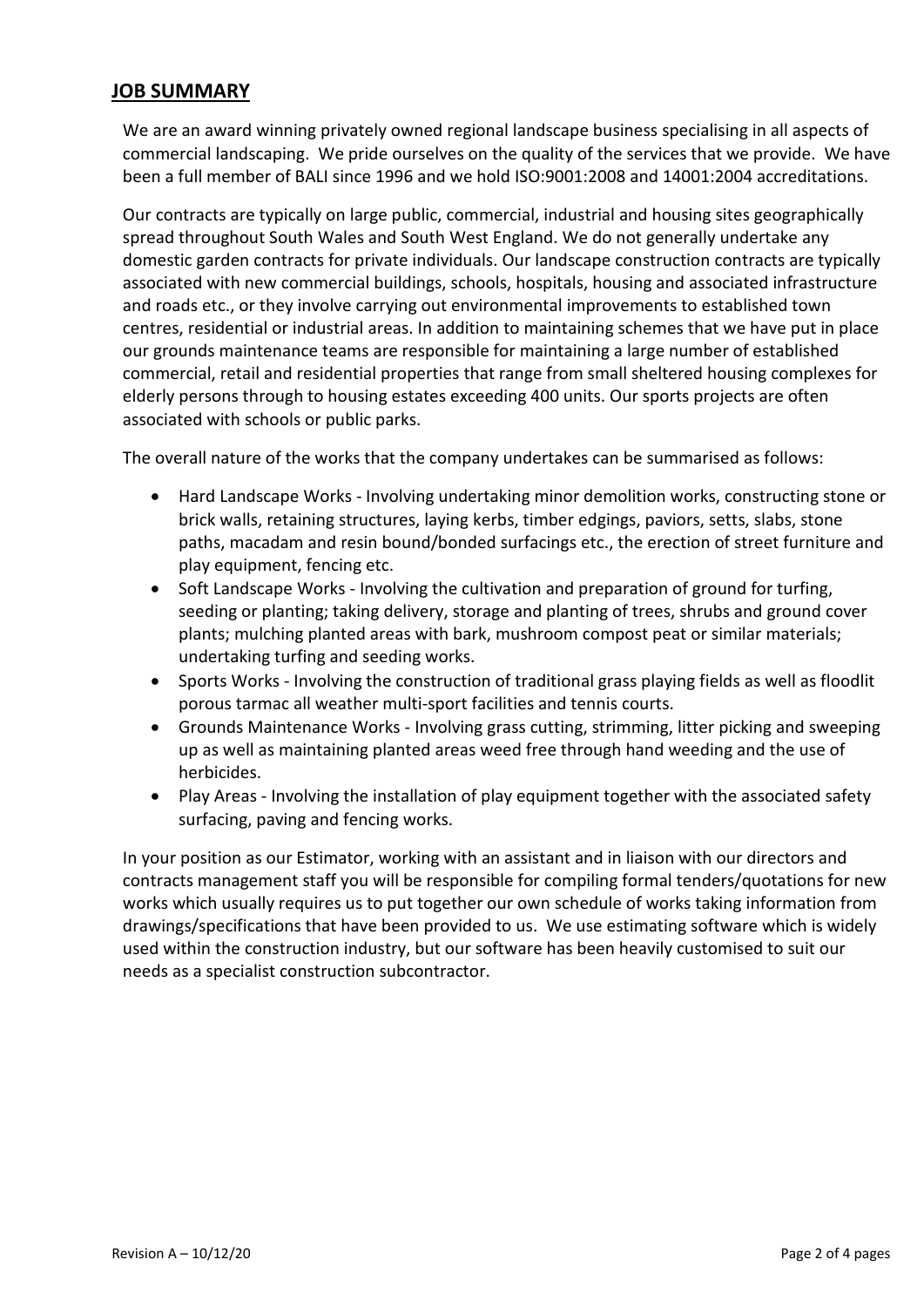## **KEY TASKS**

Key tasks with support from your Estimating Assistant will include:

- Ensuring that we are aware of opportunities for new projects that are advertised on-line for example through the Sell2Wales portal
- Undertaking pre-tender site inspections and on occasions attending pre-tender and precontract interviews
- Ensuring that all tender/quotation enquiries are entered upon receipt onto our database and that all information provided is saved to our IT system.
- Printing off drawings, specifications and other such information from e-mail enquiries.
- Taking information from drawings, (including measuring/calculating areas with specialist software) and specifications and using this information to create a Schedule of Works where a Schedule of Works/Bill of Quantities has not been provided to us.
- Contacting suppliers and specialist subcontractors to obtain quotations as necessary and completing supplier/subcontractor price comparisons using MS Excel.
- Compiling our tender/quotation using our estimating software and applying mark-up etc. after reviewing our current commercial considerations with the directors.
- Maintaining our estimating software library with up to date information.
- Following up on tenders/quotations that we have submitted to establish who the successful main contractor is and where possible, to gain some feedback as to which areas of our quote we were least competitive on when our tender/quotation is unsuccessful for our future reference.

You will also be expected to contribute to the wider management of the business through regular informal discussion sessions and participation at quarterly staff meetings and through undertaking staff appraisals with your assistant.

#### **REMUNERATION**

**Salary** - We believe in rewarding individuals in line with the contribution that they are making to the success of our business. After considering your qualifications and experience, we will offer a salary that is in line with the top rates that the industry offers. Your salary will then be subject to annual review each January.

**Vehicle** - It is a requirement of the position that you hold a current full driving licence and that you own and maintain your own suitable car which is insured for business use. Mileage will be reimbursed at the rate of 45p per mile travelled on business use for the first 10,000 miles travelled in the tax year and 25p for every additional mile or at such other tax free rate that may in the future be set by HM Revenue & Customs.

**Bonus** - You will be entitled to an annual discretionary bonus based on an assessment of the contribution that you have made to the financial success of the business.